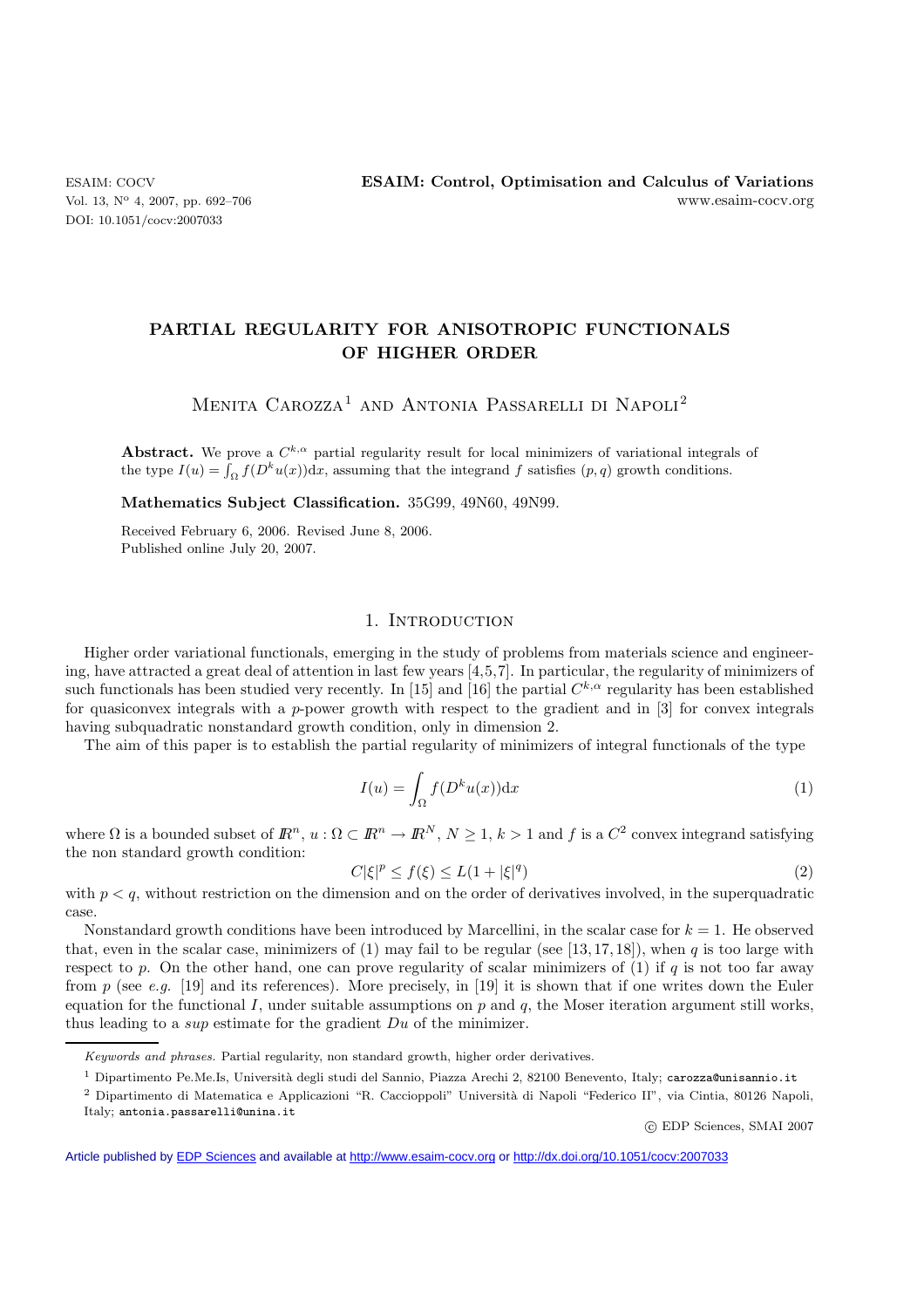Clearly this approach can not be carried on in the vector valued case, *i.e.* when  $N > 1$ . First regularity results for systems are proved in [1] and [20] under special structure assumptions and in [22] in a more general setting. Moreover, higher integrability results for the gradient of the minimizers of (1) are avalaible in the vectorial case (see the references in [2, 8, 9]).

In this paper we prove that, for  $k > 1$ , differently from all previous quoted results, if f satisfies (2) and the strong ellipticity assumption

$$
\langle D^2 f(\xi)\eta, \eta \rangle \ge \gamma (1 + |\xi|^2)^{\frac{p-2}{2}} |\eta|^2 \tag{3}
$$

where

$$
2 \le p < q < \min\left\{p+1, \frac{pn}{n-1}\right\},\tag{4}
$$

a minimizer  $u \in W^{k,p}(\Omega; \mathbb{R}^N)$  of functional (1) is  $C^{k,\alpha}$  for all  $\alpha < 1$  in an open set  $\Omega_0 \subset \Omega$  such that  $meas(\Omega \setminus \Omega_0) = 0.$ 

We point out that apart from condition  $(4)$ , no special structure assumption is needed on f and the condition on the exponents does not depend on k, *i.e.* the order of derivatives involved.

The proof of our result goes through a more or less standard blow-up argument aimed to establish a decay estimate on the excess function for the k- order derivatives

$$
U(x_0,r) = \int_{B_r(x_0)} |D^k u - (D^k u)_{x_0,r}|^2 + |D^k u - (D^k u)_{x_0,r}|^p dx.
$$

Here, first order techniques have to be combined with new theoretical arguments needed to face the analytical and geometrical constraints of higher order derivatives. In particular, the essential tool is a lemma due to Fonseca and Malý (see [11] and also Lem. 2.4 below) which makes possible to connect in an annulus  $B_r \setminus B_s$ two  $W^{k,p}$  functions v and w with a more regular function function  $z \in W^{k,q}(B_r \setminus B_s)$  with  $p < q < \frac{pn}{n-1}$ .

## 2. Statements and preliminary lemmas

Let us consider the functional

$$
I(u) = \int_{\Omega} f(D^k u(x)) \mathrm{d}x
$$

where  $\Omega$  is a bounded open subset of  $\mathbb{R}^n$ ,  $n \geq 2$ . Let  $f : \mathbb{R}^{MN} \to \mathbb{R}$ , where  $M = \frac{(n+k-1)!}{k!(n-1)!}$  and  $N \geq 2$ , satisfy the following assumptions:

$$
f \in C^2 \tag{H1}
$$

$$
C|\xi|^p \le f(\xi) \le L(1+|\xi|^q)
$$
\n(H2)

$$
\langle D^2 f(\xi)\eta, \eta \rangle \ge \gamma \left(1 + |\xi|^2\right)^{\frac{p-2}{2}} |\eta|^2 \tag{H3}
$$

where

$$
2 \le p < q < \min\left\{p+1, \frac{pn}{n-1}\right\}.
$$

It is well known that

$$
|Df(\xi)| \le c(1 + |\xi|^{q-1}).\tag{H4}
$$

We say that  $u \in W^{k,p}(\Omega,\mathbb{R}^N)$  is a minimizer of I if

$$
I(u) \le I(u+v)
$$

for any  $v \in u + W_0^{k,p}(\Omega; \mathbb{R}^N)$ .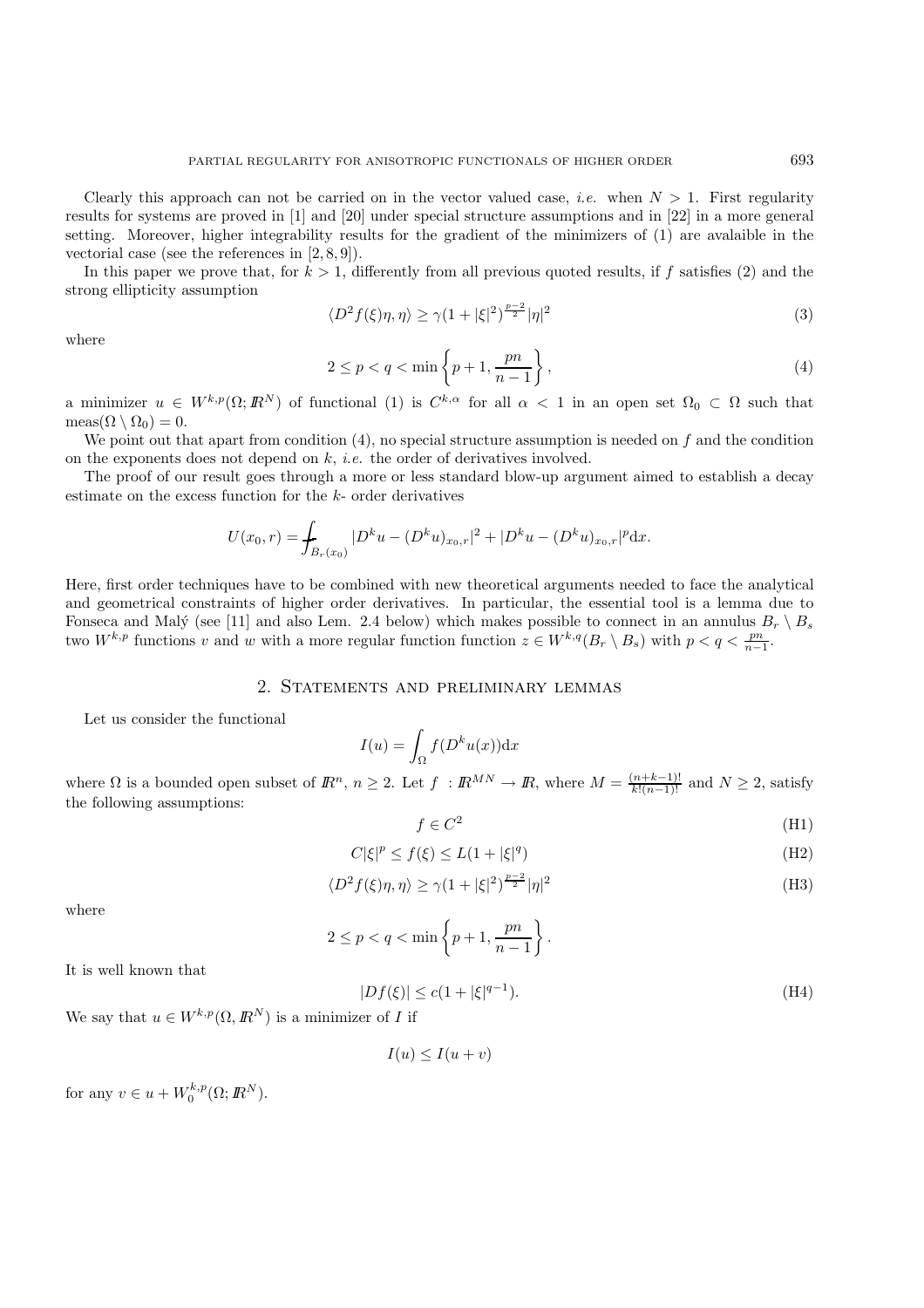**Remark 2.1.** If u is a local minimizer of I and  $\phi \in C_0^k(\Omega; \mathbb{R}^N)$  from the minimality condition one has for any  $\varepsilon > 0$ 

$$
0 \leq \int_{\Omega} [f(D^k u + \varepsilon D^k \phi) - f(D^k u)] \mathrm{d}x = \varepsilon \int_{\Omega} \mathrm{d}x \int_0^1 \frac{\partial f}{\partial \xi_{\alpha}^i} (D^k u + \varepsilon t D^k \phi) D_{\alpha} \phi^i \mathrm{d}t
$$

where  $|\alpha| = k$ . Dividing this inequality by  $\varepsilon$ , and letting  $\varepsilon$  go to zero, from (H4) and the assumption  $q \leq p+1$ we get

$$
\int_{\Omega} \frac{\partial f}{\partial \xi_{\alpha}^{i}} (D^{k}u) D_{\alpha} \phi^{i} \mathrm{d}x \ge 0
$$

and therefore, by the arbitrariness of  $\phi$ , the usual Euler-Lagrange system holds:

$$
\int_{\Omega} \frac{\partial f}{\partial \xi_{\alpha}^{i}} (D^{k} u) D_{\alpha} \phi^{i} dx = 0 \qquad \forall \phi \in C_{0}^{k}(\Omega; \mathbb{R}^{N}).
$$

The aim of this paper is proving the following

**Theorem 2.1.** *Let* f *satisfy the assumptions* (H1)–(H3) *and let*  $u \in W^{k,p}(\Omega; \mathbb{R}^N)$  *be a minimizer of* I. Then *there exists an open subset*  $\Omega_0$  *of*  $\Omega$  *such that* 

$$
\operatorname{meas}(\Omega \setminus \Omega_0) = 0
$$

*and*

$$
u \in C^{k,\alpha}(\Omega_0, \mathbb{R}^N) \quad \text{for all} \quad \alpha < 1.
$$

In what follows, we will denote by u a  $W^{k,p}(\Omega;\mathbb{R}^N)$  minimizer of the integral functional (1) and assume that its integrand f satisfies (H1)–(H3). We set for every  $B_r(x_0) \subset \Omega$ 

$$
\oint_{B_r(x_0)} g = (g)_{x_0,r} = \frac{1}{\text{meas}(B_r(x_0))} \int_{B_r(x_0)} g.
$$

Moreover, given  $p > 1$  and  $u \in W^{k,p}(\Omega; \mathbb{R}^N)$ ,  $k \ge 1$ , we will denote by  $P(y) = P_u(x, R, y)$  the unique polynomial of degree  $k-1$  such that

$$
\int_{B_r(x)} D^{l}(u(y) - P(y)) dy = 0 \qquad l = 1, ..., k - 1.
$$

Its coefficients depend on  $x, R$  and also on the derivatives of  $u$  (see [12]). When no confusion will arise, we will omit the dependence of  $P$  on  $x, R$  and  $u$ .

Next lemma can be found in [11], (Th. 3.3), in a slightly different form.

**Lemma 2.2.** Let  $v \in W^{k,p}(B_1(0))$  and  $0 < s < r < 1$ . There exists a linear operator  $T : W^{k,p}(B_1(0)) \to W^{k,p}(B_1(0))$  $W^{k,p}(B_1(0))$  *such that* 

$$
Tv = v
$$
 on  $(B_1 \setminus B_r) \cup B_s$ 

*and for all*  $\mu > 0$  *, for all*  $q < p \frac{n}{n-1}$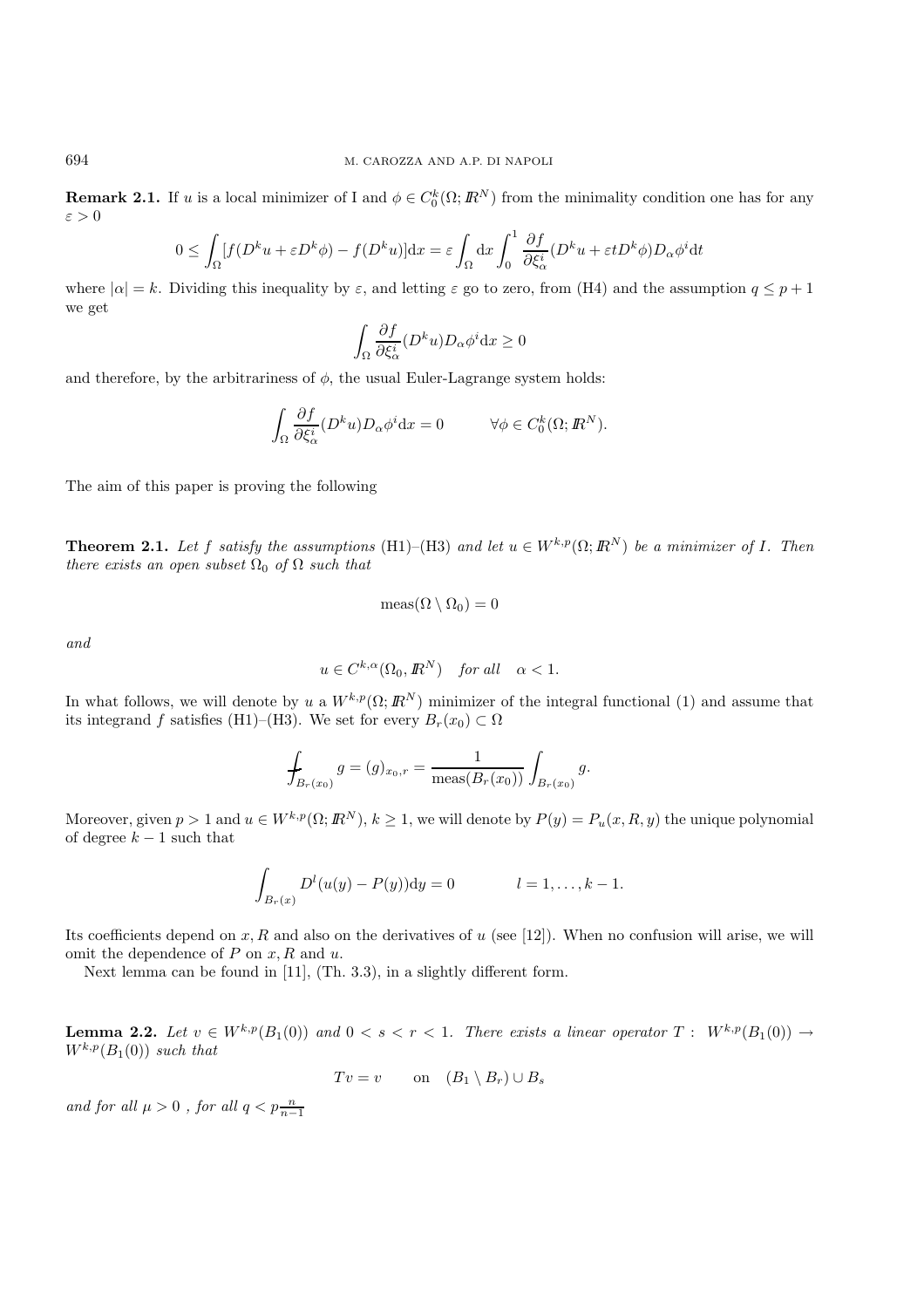$$
\left(\int_{B_r \backslash B_s} |D^k T v|^2\right)^{\frac{1}{2}} + \mu \left(\int_{B_r \backslash B_s} |D^k T v|^q\right)^{\frac{1}{q}}
$$
\n
$$
\leq C(r-s)^{\rho} \left\{ \left[\sup_{t \in (s,r)} (t-s)^{-\frac{1}{2}} \left(\int_{B_t \backslash B_s} |D^k v|^2\right)^{\frac{1}{2}} + \sup_{t \in (s,r)} (r-t)^{-\frac{1}{2}} \left(\int_{B_t \backslash B_s} |D^k v|^2\right)^{\frac{1}{2}}\right] + \mu \left[\sup_{t \in (s,r)} (t-s)^{-\frac{1}{p}} \left(\int_{B_r \backslash B_t} |D^k v|^p\right)^{\frac{1}{p}} + \sup_{t \in (s,r)} (r-t)^{-\frac{1}{p}} \left(\int_{B_r \backslash B_t} |D^k v|^p\right)^{\frac{1}{p}}\right] \right\} (5)
$$

*where*  $C = C(n, p, q) > 0$ *, and*  $\rho = \rho(n, p, q) > 0$ *.* 

Let us recall an elementary Lemma proved in [10].

**Lemma 2.3.** Let  $\psi$  be a continuous nondecreasing function on an interval [a, b],  $a < b$ . There exist  $a' \in$  $[a, a + \frac{1}{3}(b - a)], b' \in [b - \frac{1}{3}(b - a), b]$  *such that*  $a \le a' < b' \le b$  *and* 

$$
\frac{\psi(t) - \psi(a')}{t - a'} \leq 3 \frac{(\psi(b) - \psi(a))}{b - a}
$$
  

$$
\frac{\psi(b') - \psi(t)}{b' - t} \leq 3 \frac{(\psi(b) - \psi(a))}{b - a}
$$

*for all*  $t \in (a', b')$ .

Finally, combining the previous two lemmas we obtain a generalization to the case of higher order derivatives of Lemma 2.4 in [10]. We give the proof here for completeness.

**Lemma 2.4.** *Let*  $v, w \in W^{k,p}(B_1(0))$  *and*  $\frac{1}{4} < s < r < 1$ *. Fix*  $p < q < \frac{np}{n-1}$ *, for all*  $\mu > 0$  *and*  $m \in IN$  *there*  $$ 

$$
z = v \quad on \quad B_{s'}, \quad z = w \quad on \quad B_1 \setminus B_{r'},
$$

$$
\frac{r - s}{m} \ge r' - s' \ge \frac{r - s}{3m}
$$

$$
(6)
$$

*and*

$$
\left(\int_{B_{r'}\backslash B_{s'}} |D^k z|^2\right)^{\frac{1}{2}} + \mu \left(\int_{B_{r'}\backslash B_{s'}} |D^k z|^q\right)^{\frac{1}{q}} \n\leq C \frac{(r-s)^{\rho}}{m^{\rho}} \left[\int_{B_r\backslash B_s} \left(1 + \sum_{l=0}^k |D^l v|^2 + \sum_{l=0}^k |D^l w|^2 + \frac{m^2}{(r-s)^2} \sum_{l=1}^{k-1} |D^l (v-w)|^2\right) \right. \n\left. + \mu^p \int_{B_r\backslash B_s} \left(1 + \sum_{l=0}^k |D^l v|^p + \sum_{l=1}^k |D^l w|^p + \frac{m^p}{(r-s)^p} \sum_{l=0}^{k-1} |D^l (v-w)|^p\right)\right]^{\frac{1}{2}} \tag{7}
$$

*where*  $C = C(n, p, q) > 0$  *and*  $\rho = \rho(p, q, n) > 0$ *.*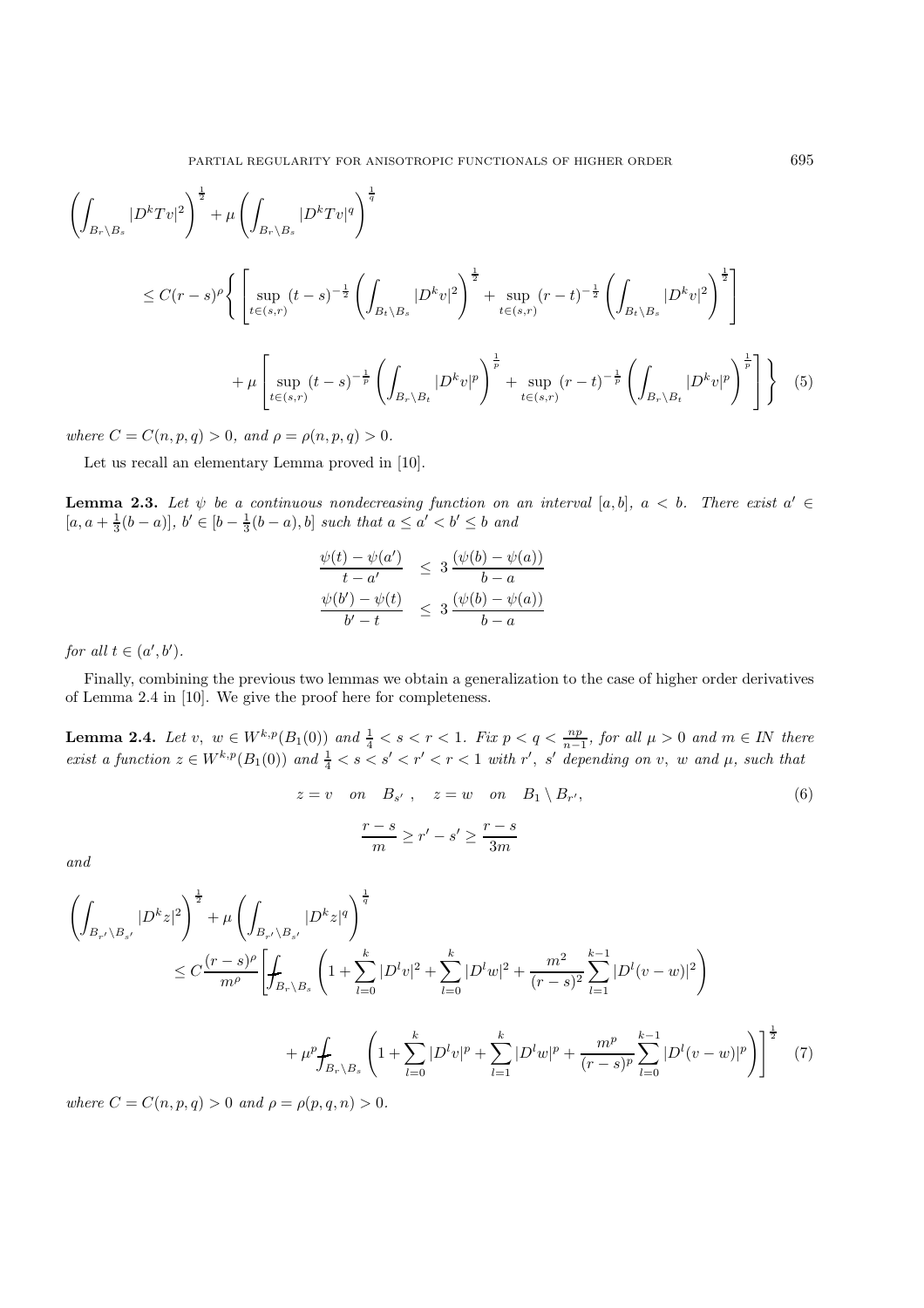*Proof.* As in Lemma 2.4 in [10], choose  $m \in IN$  and set

$$
f = 1 + \sum_{l=0}^{k} |D^l v|^2 + \sum_{l=0}^{k} |D^l w|^2 + \frac{m^2}{(r-s)^2} \sum_{l=0}^{k-1} |D^l (v - w)|^2
$$
  
+ 
$$
\mu^p (1 + \sum_{l=0}^{k} |D^l v|^p + \sum_{l=0}^{k} |D^l w|^p + \frac{m^p}{(r-s)^p} \sum_{l=0}^{k-1} |D^l (v - w)|^p).
$$

We may find  $h \in \{1, ..., m\}$  such that

$$
\int_{B_{s+\frac{h(r-s)}{m}}\backslash B_{s+\frac{(h-1)(r-s)}{m}}} f \mathrm{d} x \leq \frac{1}{m} \int_{B_r \backslash B_s} f \mathrm{d} x.
$$

Set, for  $t \in \left[ s + \frac{(h-1)(r-s)}{m}, s + \frac{h(r-s)}{m} \right]$ ,

$$
\psi(t) = \int_{B_t \setminus B_s} f \mathrm{d}x
$$

which is a continuous increasing function. By Lemma 2.3, there exists  $[s', r'] \subset \left[s + \frac{(h-1)(r-s)}{m}, s + \frac{h(r-s)}{m}\right]$  such that

$$
\frac{r-s}{m} \ge r' - s' \ge \frac{r-s}{3m}
$$

and

$$
\int_{B_t \setminus B_{s'}} f \, dx \le 3 \frac{(t - s')m}{r - s} \int_{B_{s + \frac{h(r - s)}{m}} \setminus B_{s + \frac{(h - 1)(r - s)}{m}}} f \, dx \le 3 \frac{t - s'}{r - s} \int_{B_r \setminus B_s} f \, dx,\tag{8}
$$

$$
\int_{B_{r'}\backslash B_t} f \, dx \le 3 \frac{r'-t}{r-s} \int_{B_r\backslash B_s} f \, dx \tag{9}
$$

for all  $t \in (s', r')$ . Set

$$
u = \begin{cases} v(x) & \text{if } x \in B_{s'} \\ \frac{(r'-|x|)v(x)+(|x|-s')w(x)}{r'-s'} & \text{if } x \in B_{r'} \setminus B_{s'} \\ w(x) & \text{if } x \in B_1 \setminus B_{r'}. \end{cases}
$$

A direct computation shows that

$$
\sum_{l=0}^{k} |D^l u|^2 + \mu^q \left( \sum_{l=0}^{k} |D^l u|^p \right) \leq Cf.
$$

If we apply Lemma 2.2 to the function u, we then find  $z \in W^{k,p}(B_1)$  satisfying (6). Moreover, from (8) and (9), using (5), one readily cheks that

$$
\begin{split} \left(\int_{B_{r'}\backslash B_{s'}} |D^k z|^2\right)^{\frac{1}{2}} &+ \mu \left(\int_{B_{r'}\backslash B_{s'}} |D^k z|^q\right)^{\frac{1}{q}} \\ &\leq c (r'-s')^\rho \bigg\{ \frac{|B_{r'}\backslash B_{s'}|^{\frac{1}{2}}}{(r'-s')^{\frac{1}{2}}} \left(\int_{B_r\backslash B_s} f\right)^{\frac{1}{2}} + \frac{|B_{r'}\backslash B_{s'}|^{\frac{1}{p}}}{(r'-s')^{\frac{1}{p}}} \left(\int_{B_r\backslash B_s} f\right)^{\frac{1}{p}} \bigg\} \\ &\leq c (r'-s')^\rho \bigg\{ \left(\int_{B_r\backslash B_s} f\right)^{\frac{1}{2}} + \left(\int_{B_r\backslash B_s} f\right)^{\frac{1}{p}} \bigg\}, \end{split}
$$

from which (7) follows.  $\square$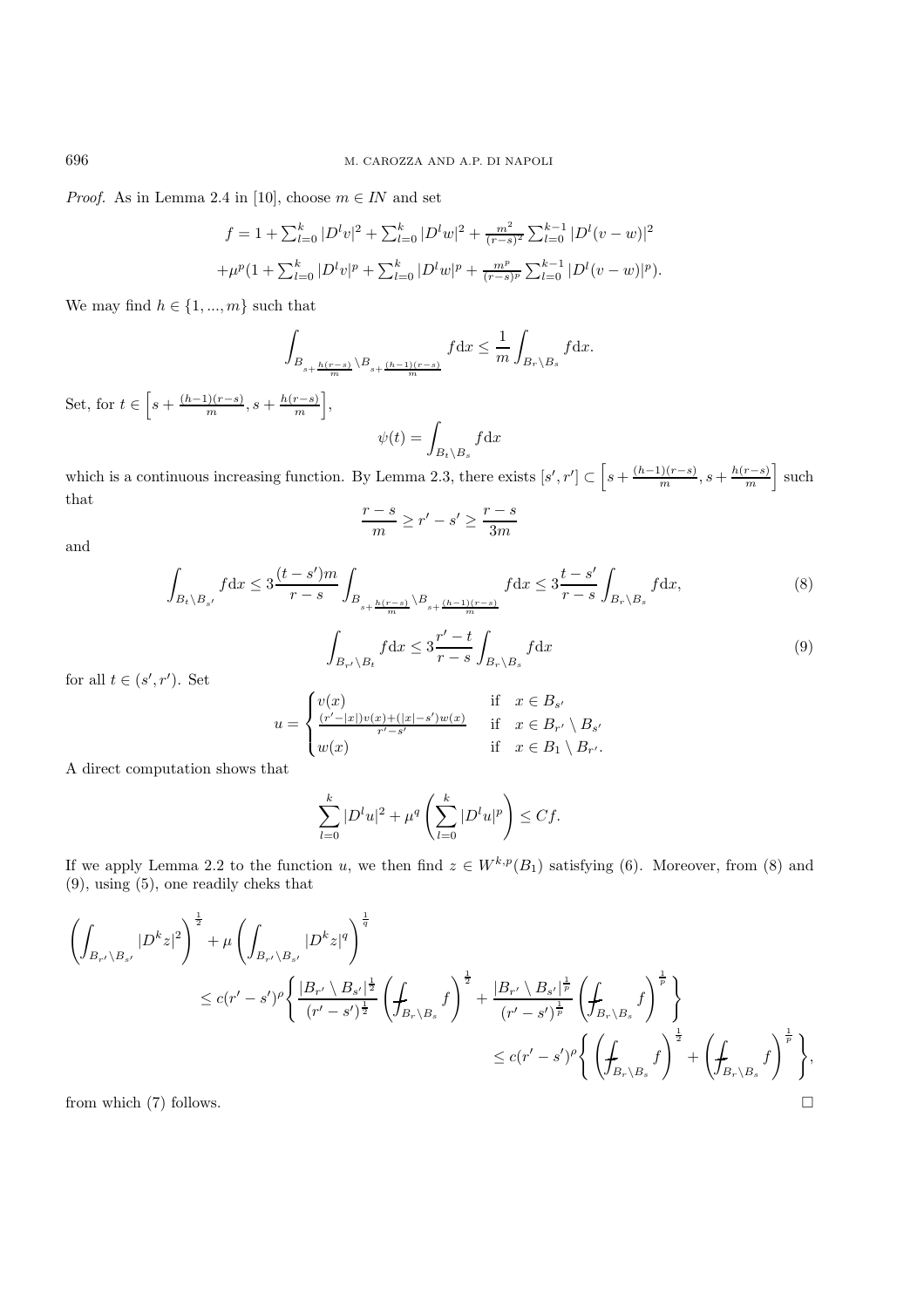## 3. The decay estimate

As usual, to get the partial regularity result stated in Theorem 2.1, we need a decay estimate for the excess function  $U(x_0, r)$  defined as follows

$$
U(x_0,r) = \int_{B_{r(x_0)}} [|D^k u - (D^k u)_{x_0,r}|^2 + |D^k u - (D^k u)_{x_0,r}|^p] dy,
$$

which measures how the k-order derivatives are far from being constant in the ball  $B_{r(x_0)}$ . The desired decay estimate is established in the next proposition.

**Proposition 3.1.** *Fix*  $M > 0$ . *There exists a constant*  $C_M > 0$  *such that for every*  $0 < \tau < \frac{1}{4}$ *, there exists*  $\epsilon = \epsilon(\tau, M)$  *such that, if* 

*then*

$$
|(D^k u)_{x_0,r}| \le M \quad \text{and} \quad U(x_0,r) \le \epsilon
$$
  

$$
U(x_0,\tau r) \le C_M \tau^2 U(x_0,r).
$$

*Proof.* Fix M and  $\tau$ . We shall determine  $C_M$  later. We argue by contradiction assuming that there exists a sequence  $B_{r_h}(x_h)$  satisfying

$$
B_{r_h}(x_h) \subset \Omega, \qquad |(D^k u)_{x_h, r_h}| \le M, \qquad \lim_h U(x_h, r_h) = 0,
$$

but

$$
U(x_h, \tau r_h) > C_M \tau^2 U(x_h, r_h). \tag{10}
$$

Set

$$
A_h = (D^k u)_{x_h, r_h} \qquad \lambda_h^2 = U(x_h, r_h)
$$

and let  $P$  the polynomial such that

$$
\int_{B_{r_h}(x_h)} D^l(u - P) = 0 \qquad l = 0, \dots, k.
$$

**Step 1**. Blow up. We rescale the function u in each  $B_{r_h}(x_h)$  to obtain a sequence of functions on  $B_1(0)$ . Set

$$
v_h(y) = \frac{1}{\lambda_h r_h^k} [u(x_h + r_h y) - P(x_h + r_h y)],
$$

then

$$
D^k v_h(y) = \frac{1}{\lambda_h} [D^k u(x_h + r_h y) - A_h].
$$

Clearly we have

$$
(D^l v_h)_{0,1} = 0 \qquad l = 0,\ldots,k.
$$

Moreover,

$$
\frac{U(x_h, r_h)}{\lambda_h^2} = \int_{B_1} [|D^k v_h|^2 + \lambda_h^{p-2} |D^k v_h|^p] dy = 1.
$$
\n(11)

Then, passing possibly to a subsequence, we may suppose that

$$
v_h \rightharpoonup v \qquad \text{weakly} \quad \text{in} \quad W^{k,2}(B_1; \mathbb{R}^N) \tag{12}
$$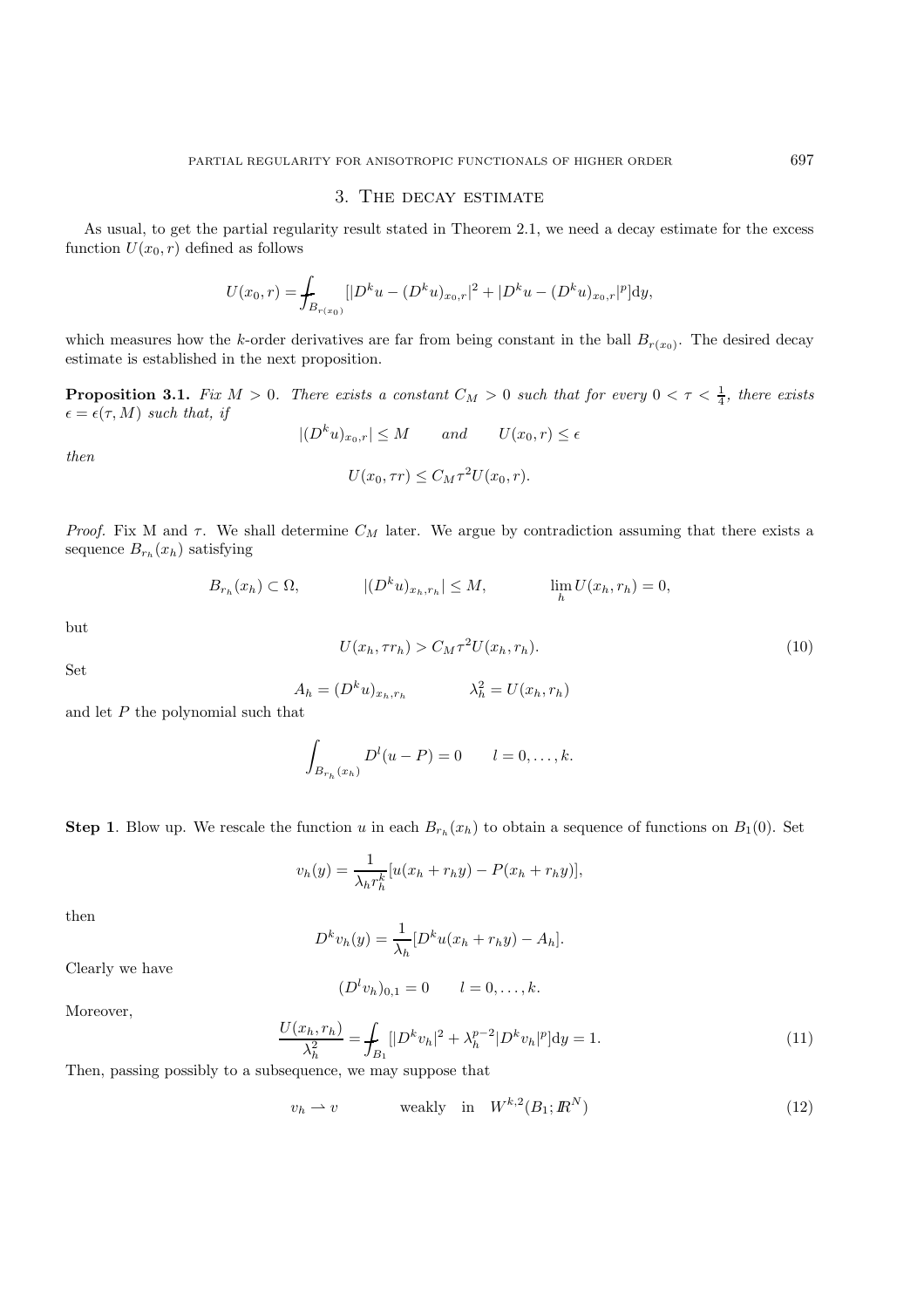and, since  $\forall h \ \ |A_h| \leq M$ ,

$$
A_h \to A. \tag{13}
$$

**Step 2**. *v* solves *a* linear system. Now we show that

$$
\int_{B_1(0)} \frac{\partial^2 f}{\partial \xi_\alpha^i \partial \xi_\beta^j} (A) D_\beta v^j D_\alpha \phi^i dy = 0 \qquad \forall \phi \in C_0^k(B_1; \mathbb{R}^N). \tag{14}
$$

Since we assume  $q - 1 \leq p$  we can write the usual Euler-Lagrange system for u (see Rem. 2.1). Then, rescaling in each  $B_{r_h}(x_h)$ , we get for any  $\phi \in C_0^k(B_1; \mathbb{R}^N)$  and any  $1 \le i \le N$ 

$$
\int_{B_1(0)} \frac{\partial f}{\partial \xi_\alpha^i} (A_h + \lambda_h D^k v_h) D_\alpha \phi^i \mathrm{d}y = 0
$$

where  $|\alpha| = k$ . Then

$$
\frac{1}{\lambda_h} \int_{B_1(0)} \left[ \frac{\partial f}{\partial \xi_\alpha^i} (A_h + \lambda_h D^k v_h) - \frac{\partial f}{\partial \xi_\alpha^i} (A_h) \right] D_\alpha \phi^i \mathrm{d}y = 0. \tag{15}
$$

Let us split

$$
B_1 = E_h^+ \cup E_h^- = \{ y \in B_1 : \lambda_h |D^k v_h(y)| > 1 \} \cup \{ y \in B_1 : \lambda_h |D^k v_h(y)| \le 1 \}
$$

then, by (11), we get

$$
|E_h^+| \le \int_{E_h^+} \lambda_h^2 |D^k v_h|^2 \, \mathrm{d}y \le \lambda_h^2 \int_{B_1(0)} |D^k v_h|^2 \, \mathrm{d}y \le c\lambda_h^2. \tag{16}
$$

Now, by (H4) and Hölder's inequality, we observe that

$$
\frac{1}{\lambda_h} \Big| \int_{E_h^+} [Df(A_h + \lambda_h D^k v_h) - Df(A_h)] D\phi \, dy \Big|
$$
  
\n
$$
\leq \frac{c}{\lambda_h} |E_h^+| + c \lambda_h^{q-2} \int_{E_h^+} |D^k v_h|^{q-1} \, dy
$$
  
\n
$$
\leq c \lambda_h + c \left( \int_{E_h^+} \lambda_h^{p-2} |D^k v_h|^p \, dy \right)^{\frac{q-1}{p}} \lambda_h^{\frac{2q-p-2}{p}} |E_h^+|^{\frac{p-q+1}{p}} \leq c \lambda_h
$$

where we used again the assumption  $q - 1 \leq p$ .

From this it follows that

$$
\lim_{h} \frac{1}{\lambda_h} \int_{E_h^+} [Df(A_h + \lambda_h D^k v_h) - Df(A_h)] D\phi \mathrm{d}y = 0.
$$
\n(17)

On  $E_h^-$  we have

$$
\frac{1}{\lambda_h} \int_{E_h^-} [Df(A_h + \lambda_h D^k v_h) - Df(A_h)]D\phi \, dy = \int_{E_h^-} \int_0^1 D^2 f(A_h + s\lambda_h D^k v_h) D^k v_h D\phi \, ds \, dy
$$
\n
$$
= \int_{E_h^-} \int_0^1 [D^2 f(A_h + s\lambda_h D^k v_h) - D^2 f(A_h)]D^k v_h D\phi \, ds \, dy
$$
\n
$$
+ \int_{E_h^-} D^2 f(A_h)D^k v_h D\phi \, dy.
$$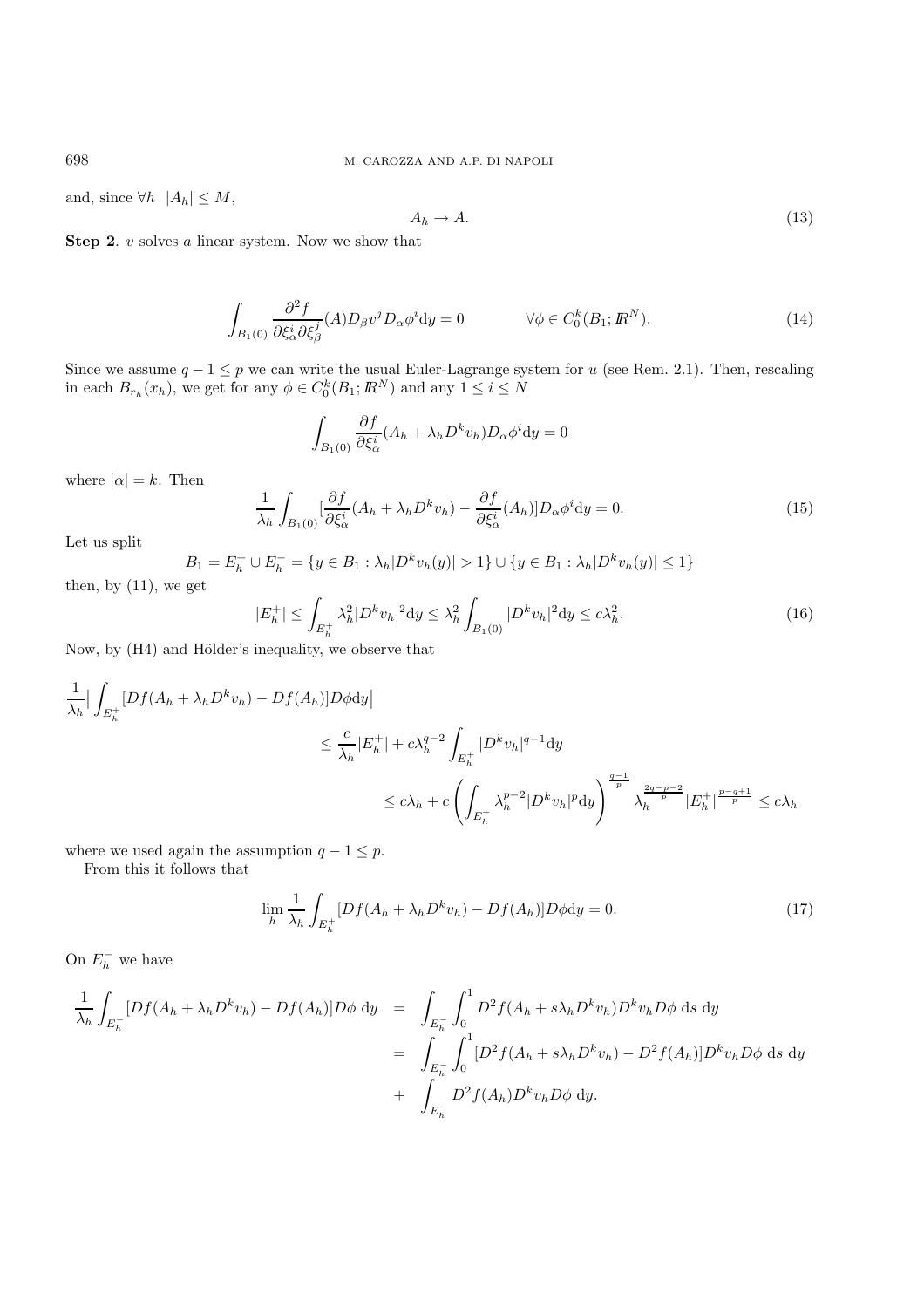Note that (16) ensures that  $\chi_{E_h^-} \to \chi_{B_1}$  in  $L^r(B_1)$  for all  $r < \infty$  and by (11) we have, passing possibly to a subsequence,

$$
\lambda_h D^k v_h(y) \to 0 \quad a.e. \quad \text{in} \quad B_1.
$$

Then, by (12), (13) and the uniform continuity of  $D^2f$  on bounded sets, we get

$$
\lim_{h} \frac{1}{\lambda_h} \int_{E_h^-} [Df(A_h + \lambda_h D^k v_h) - Df(A_h)] D\phi \, dy = \int_{B_1} D^2 f(A) D^k v D\phi \, dy.
$$

Collecting (15), (17) and the above equality, we obtain that v satisfies system (14), which is linear and elliptic with constant coefficients by (H3). By standard regularity results (see [12]), we have for any  $0 < \tau < 1$ 

$$
\int_{B_{\tau}} |D^k v - (D^k v)_{\tau}|^2 \mathrm{d}y \le c\tau^2 \int_{B_1} |D^k v - (D^k v)_{1}|^2 \mathrm{d}y \le c\tau^2. \tag{18}
$$

Moreover we have

$$
v \in C^{\infty}(B_1; \mathbb{R}^N) \tag{19}
$$

and

$$
\lambda_h^{\frac{p-2}{p}}(v_h - v) \rightharpoonup 0 \quad \text{weakly in } W_{\text{loc}}^{k,p}(B_1; \mathbb{R}^N).
$$

**Step 3**. Upper bound. We set

$$
f_h(\xi) = \frac{1}{\lambda_h^2} [f(A_h + \lambda_h \xi) - f(A_h) - \lambda_h Df(A_h)\xi]
$$

and, for every  $r < 1$ , we consider

$$
I_{h,r}(w) = \int_{B_r} f_h(D^k w) dy.
$$

Note that, by the strong ellipticity assumption (H3), it follows that  $f_h(\xi) \geq 0$ , for any  $\xi$ , and remember that  $v_h$  is a local minimizer for each  $I_{h,r}$ . Fix  $\frac{1}{4} < s < 1$ . Passing to a subsequence we may always assume that

$$
\lim_{h} [I_{h,s}(v_h) - I_{h,s}(v)]
$$

exists.

We shall prove that

$$
\lim_{h} [I_{h,s}(v_h) - I_{h,s}(v)] \le 0.
$$
\n(20)

Consider  $r>s$  and fix  $m \in IN$ . Observe that, since  $v \in W^{k,p}(B_1)$  and  $v_h \in W^{k,p}(B_1)$ , Lemma 2.4, with  $\mu = \lambda_h^{\frac{q-2}{q}}$ , implies that there exist  $z_h \in W^{k,p}(B_1)$  and  $\frac{1}{4} < s < s_h < r_h < r < 1$  such that

$$
z_h = v
$$
 on  $B_{s_h}$   $z_h = v_h$  on  $B_1 \setminus B_{r_h}$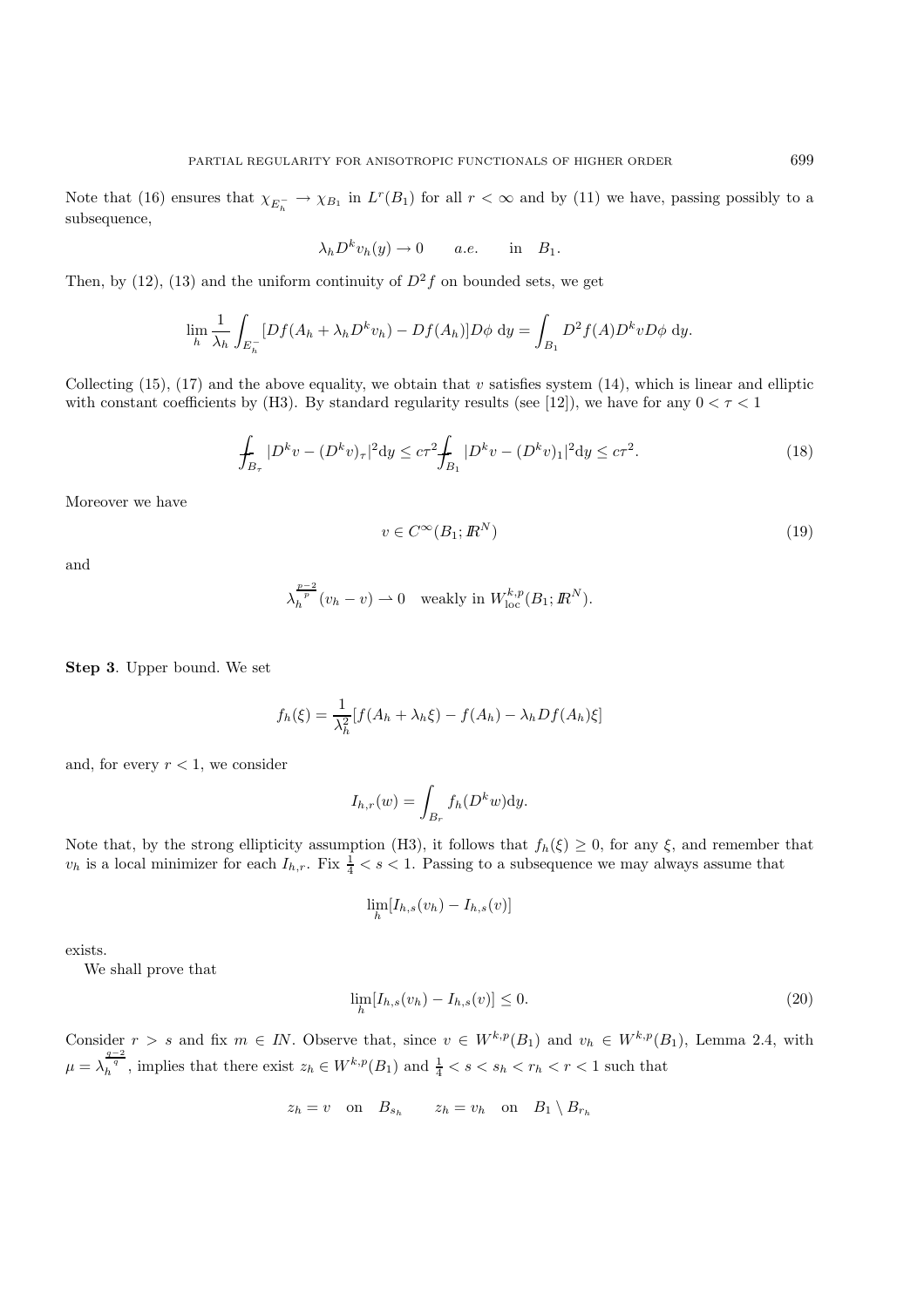and

$$
\left(\int_{B_{r_h}\setminus B_{s_h}} |D^k z_h|^2 \right)^{\frac{1}{2}} + \lambda_h^{\frac{q-2}{q}} \left(\int_{B_{r_h}\setminus B_{s_h}} |D^k z_h|^q \right)^{\frac{1}{q}}
$$
\n
$$
\leq C \frac{(r-s)^{\rho}}{m^{\rho}} \Biggl[ \int_{B_r\setminus B_s} (1 + \sum_{l=0}^k |D^l v|^2 + \sum_{l=0}^k |D^l v_h|^2 + \frac{m^2}{(r-s)^2} \sum_{l=1}^{k-1} |D^l (v - v_h)|^2 \Biggr)
$$
\n
$$
+ \lambda_h^{\frac{q-2}{q}p} \int_{B_r\setminus B_s} (1 + \sum_{l=0}^k |D^l v|^p + \sum_{l=0}^k |D^l v_h|^p + \frac{m^p}{(r-s)^p} \sum_{l=1}^{k-1} |D^l (v - v_h)|^p \Biggr)^{\frac{1}{2}}.
$$
\n(21)

Since by (19),  $D^k v$  is locally bounded on  $B_1$  we get

$$
I_{h,s}(v_h) - I_{h,s}(v) \leq I_{h,r_h}(v_h) - I_{h,r_h}(v) + I_{h,r_h}(v) - I_{h,s}(v)
$$
  

$$
= I_{h,r_h}(v_h) - I_{h,r_h}(v) + \int_{B_{r_h} \setminus B_s} f_h(D^k v)
$$
  

$$
\leq I_{h,r_h}(z_h) - I_{h,r_h}(v) + c(r - s)
$$
  

$$
\leq \int_{B_{r_h} \setminus B_{s_h}} [f_h(D^k z_h) - f_h(D^k v)] + c(r - s)
$$
 (22)

where we used the minimality of  $v_h$ .

As  $|f_h(\xi)| \le c(|\xi|^2 + \lambda_h^{q-2} |\xi|^q)$ , we get by (21), using the fact that  $\frac{r-s}{m} < 1$  and that the quantity on square brackets is greater or equal than 1,

$$
I_{h,r_h}(z_h) - I_{h,r_h}(v) \leq c \int_{B_{r_h} \setminus B_{s_h}} |D^k z_h|^2 + \lambda_h^{q-2} |D^k z_h|^q
$$
  
\n
$$
\leq c \frac{(r-s)^{2\rho}}{m^{2\rho}} \Biggl[ \int_{B_r \setminus B_s} (1 + \sum_{l=0}^k |D^l v|^2 + \sum_{l=0}^k |D^l v_h|^2 + \frac{m^2}{(r-s)^2} \sum_{l=1}^{k-1} |D^l (v - v_h)|^2 \Biggr]^{\frac{q}{2}}
$$
  
\n
$$
+ c \frac{(r-s)^{2\rho}}{m^{2\rho}} \Biggl[ \lambda_h^{\frac{q-2}{q}p} \int_{B_r \setminus B_s} (1 + \sum_{l=0}^k |D^l v|^p + \sum_{l=0}^k |D^l v_h|^p + \frac{m^p}{(r-s)^p} \sum_{l=1}^{k-1} |D^l (v - v_h)|^p \Biggr]^{\frac{q}{2}}
$$
  
\n
$$
= J_{h,1} + J_{h,2}.
$$

Since  $D^l v_h \to D^l v$  strongly in  $L^2(B_1; \mathbb{R}^N)$  for every  $l < k$ , we have, using (11)

$$
\limsup_{h \to \infty} J_{h,1} \le cm^{-2\rho}.
$$

Moreover, since for  $l = 0, \ldots, k$ 

$$
\lambda_h^{\frac{p(q-2)}{q}}\int_{B_1} |D^lv_h|^p \leq c \lambda_h^{\frac{2(q-p)}{q}} \lambda_h^{p-2}\int_{B_1} |D^kv_h|^p \leq c \lambda_h^{\frac{2(q-p)}{q}}
$$

and

$$
\lambda_h^{\frac{p(q-2)}{q}}\int_{B_1} |D^l(v_h-v)|^p \leq c \lambda_h^{\frac{p(q-2)}{q}}\int_{B_1} |D^k v_h|^p \leq c \lambda_h^{\frac{2(q-p)}{q}}
$$

we have

$$
\lim_{h} J_{h,2} = 0.
$$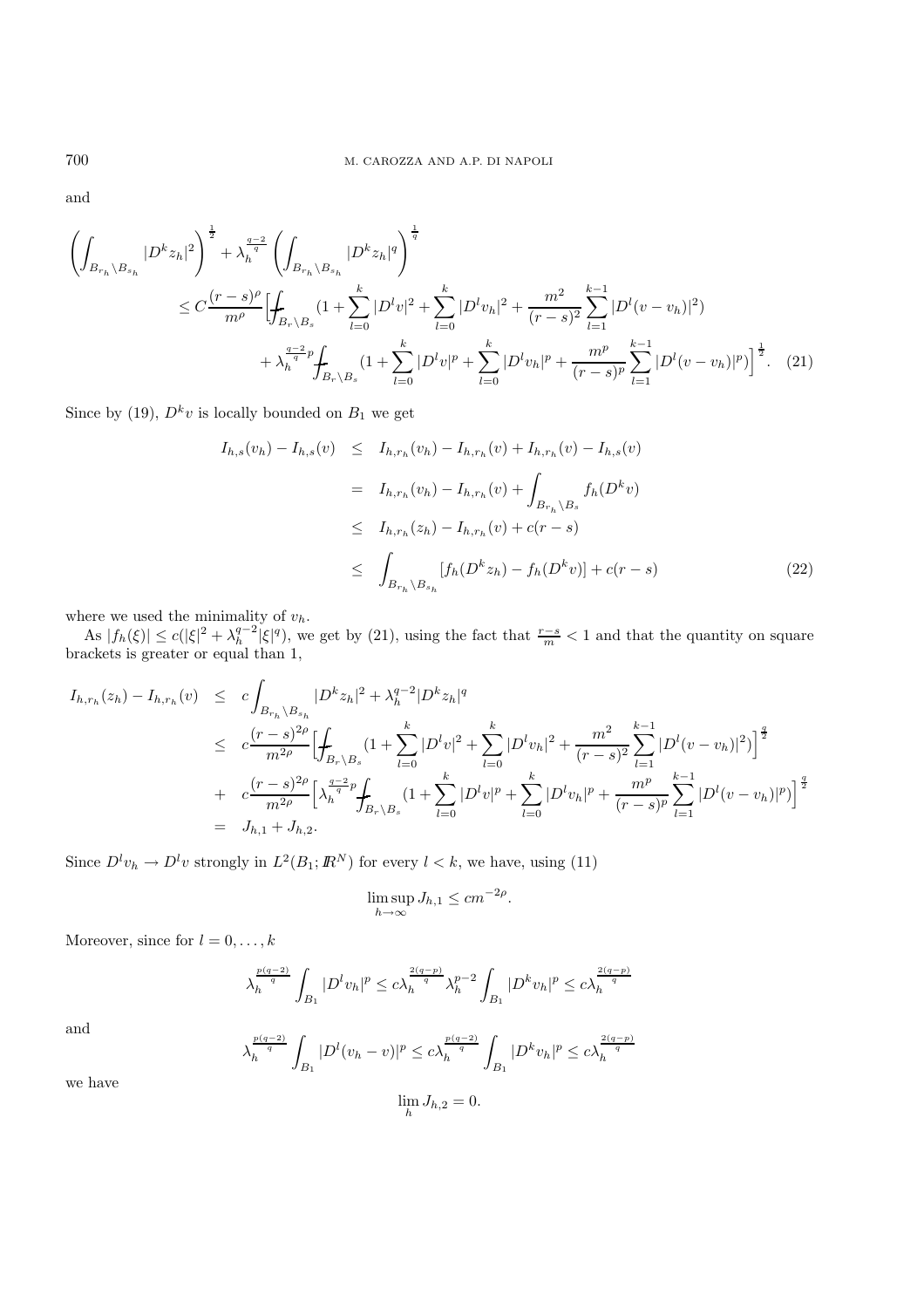Hence we conclude letting first  $m \to \infty$  and then  $r \to s$  in (22).

**Step 4.** Lower bound. We shall prove that, for *a.e.*  $\frac{1}{4} < r < \frac{1}{2}$ , if  $t < r$  then

$$
\limsup_{h} \int_{B_t} |D^k v - D^k v_h|^2 (1 + \lambda_h^{p-2} |D^k v - D^k v_h|^{p-2}) \leq \lim_{h} [I_{h,r}(v_h) - I_{h,r}(v)].
$$

For any Borel set  $A \subset B_1$ , let us define

$$
\mu_h(A) = \int_A \sum_{l=0}^k |D^l v_h|^2 \, \mathrm{d}x.
$$

Passing possibly to a subsequence, since  $\mu_h(B_1) \leq c$ , we may suppose

 $\mu_h \rightharpoonup \mu$  weakly  $*$  in the sense of measures,

where  $\mu$  is a Borel measure over  $B_1$ , with finite total variation. Then for *a.e.*  $r < 1$ 

$$
\mu(\partial B_r)=0
$$

and let us choose such a radius r. Consider  $\frac{1}{4} < t < s < r$ , also such that  $\mu(\partial B_s) = 0$ , and fix  $m \in IN$ . Observe that, as  $v_h \in W^{k,p}(B_1)$  Lemma 2.4 implies that there exist  $z_h \in W^{k,p}(B_1)$  and  $\frac{1}{4} < s < s_h < r_h < r < 1$  such that

$$
z_h = v_h
$$
 on  $B_{s_h}$   $z_h = v_h$  on  $B_1 \setminus B_{r_h}$   
 $r_h - s_h \ge \frac{r - s}{3m}$ 

and

$$
\left(\int_{B_{r_h}\setminus B_{s_h}} |D^k z_h|^2 \right)^{\frac{1}{2}} + \lambda_h^{\frac{q-2}{q}} \left(\int_{B_{r_h}\setminus B_{s_h}} |D^k z_h|^q \right)^{\frac{1}{q}} \n\leq C \frac{(r-s)^{\rho}}{m^{\rho}} \Biggl[ \int_{B_r\setminus B_s} \left(1 + \sum_{l=0}^k |D^l v_h|^2 \right) + \lambda_h^{\frac{(q-2)p}{q}} \int_{B_r\setminus B_s} \left(1 + \sum_{l=0}^k |D^l v_h|^p \right)^{\frac{1}{2}}.
$$
\n(23)

Passing possibly to a subsequence, we may suppose that

$$
z_h \rightharpoonup v_{r,s}
$$
 weakly in  $W^{k,2}(B_1)$ .

and

 $v_{r,s} = v$  in  $(B_1 \setminus B_r) \cup B_s$ .

Moreover, from (23) and the interpolation inequality with  $\frac{1}{p} = \frac{\theta}{2} + \frac{1-\theta}{q}$ , we deduce that

$$
\lambda_h^{p-2} \int_{B_1} |D^k z_h|^p \le c \lambda_h^{p-2} \left( \int_{B_1} |D^k z_h|^2 \right)^{\frac{\theta_p}{2}} \left( \int_{B_1} |D^k z_h|^q \right)^{\frac{(1-\theta)p}{2}}
$$
  

$$
\le c \lambda_h^{p-2} \left( \int_{B_1} |D^k z_h|^q \right)^{\frac{(1-\theta)p}{2}}
$$
  

$$
\le c \lambda_h^{p-2} (c \lambda_h^{2-q})^{\frac{p-2}{q-2}} \le c,
$$
 (24)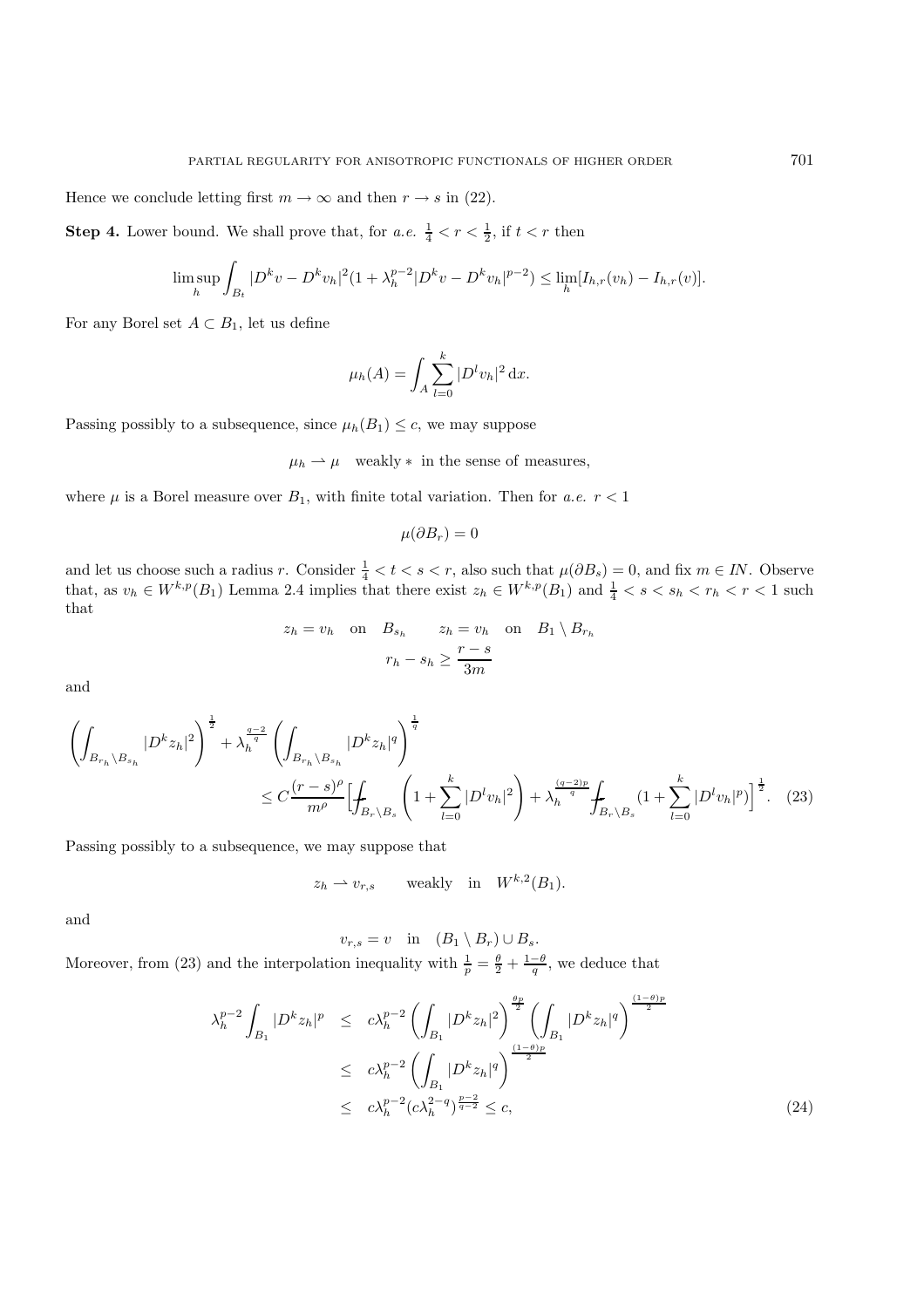since  $\theta = \frac{p-2}{q-2} \frac{q}{p}$ .

Consider  $\zeta_h \in C_0^{\infty}(B_{r_h})$  such that  $0 \le \zeta_h \le 1$ ,  $\zeta_h = 1$  on  $B_{s_h}$  and  $|D^l \zeta_h| \le \frac{C}{(r_h - s_h)^l}$ , for  $l = 0, \ldots, k$ , and set

$$
\psi_h^\epsilon = \zeta_h(z_h - v_{r,s}^\epsilon),
$$

where  $v_{r,s}^{\epsilon} = \rho_{\epsilon} \star v_{r,s}$ , and  $\rho_{\epsilon}$  is the usual sequence of mollifiers. Now, setting  $v^{\epsilon} = \rho_{\epsilon} \star v$ , we observe that

$$
I_{h,r_h}(v_h) - I_{h,r_h}(v^{\epsilon}) = I_{h,r_h}(v_h) - I_{h,r_h}(z_h) + I_{h,r_h}(z_h) - I_{h,r_h}(v^{\epsilon}_{r,s} + \psi^{\epsilon}_h) + I_{h,r_h}(\psi^{\epsilon}_h + v^{\epsilon}_{r,s}) - I_{h,r_h}(v^{\epsilon}_{r,s}) - I_{h,r_h}(\psi^{\epsilon}_h) + I_{h,r_h}(v^{\epsilon}_{r,s}) - I_{h,r_h}(v^{\epsilon}) + I_{h,r_h}(\psi^{\epsilon}_h) = R_{h,1} + R_{h,2} + R_{h,3} + R_{h,4} + R_{h,5}.
$$
\n(25)

To bound  $R_{h,1}$  we observe that

$$
I_{h,r_h}(v_h) - I_{h,r_h}(z_h) = \int_{B_{r_h} \backslash B_{s_h}} f_h(D^k v_h) - \int_{B_{r_h} \backslash B_{s_h}} f_h(D^k z_h) \ge - \int_{B_{r_h} \backslash B_{s_h}} f_h(D^k z_h)
$$

on the other hand we have

$$
\int_{B_{r_h} \backslash B_{s_h}} f_h(D^k z_h) \le \int_{B_{r_h} \backslash B_{s_h}} |D^k z_h|^2 + \lambda_h^{q-2} |D^k z_h|^q
$$
\n
$$
\le cm^{-2\rho} \left[ \int_{B_r \backslash B_s} (1 + \sum_{l=0}^k |D^l v_h|^2) + \lambda_h^{\frac{q-2}{q-p}} \int_{B_r \backslash B_s} (1 + \sum_{l=0}^k |D^l v_h|^p) \right]^{\frac{q}{2}}
$$

and then arguing as we did in Step 3 to bound  $J_{h,1}$  we get

$$
\limsup_{h} \int_{B_{r_h} \setminus B_{s_h}} f_h(D^k z_h) \leq Cm^{-2\rho}
$$

hence, letting  $h \to \infty$  we get

$$
\liminf_{h} R_{h,1} \ge -Cm^{-2\rho}.\tag{26}
$$

We obtain that

$$
R_{h,2} = \int_{B_{r_h} \setminus B_{s_h}} f_h(D^k z_h) - f_h(D^k \psi_h^{\epsilon} + D^k v_{r,s}^{\epsilon})
$$
  
\n
$$
\geq -c \int_{B_{r_h} \setminus B_{s_h}} |D^k \psi_h^{\epsilon} + D^k v_{r,s}^{\epsilon}|^2 + \lambda_h^{q-2} |D^k \psi_h^{\epsilon} + D^k v_{r,s}^{\epsilon}|^q
$$
  
\n
$$
\geq -c \int_{B_{r_h} \setminus B_{s_h}} |D^k z_h|^2 + \lambda_h^{q-2} |D^k z_h|^q + |D^k v_{r,s}^{\epsilon}|^2 + \lambda_h^{q-2} |D^k v_{r,s}^{\epsilon}|^q
$$
  
\n
$$
- c \int_{B_{r_h} \setminus B_{s_h}} (\sum_{l=0}^{k-1} \frac{m^{2(k-l)}}{(r-s)^{2(k-l)}} |D^l (z_h - v_{r,s}^{\epsilon})|^2 + \lambda_h^{q-2} \sum_{l=0}^{k-1} \frac{m^{q(k-l)}}{(r-s)^{q(k-l)}} |D^l (z_h - v_{r,s}^{\epsilon})|^q)
$$
  
\n
$$
= -S_{h,1} - S_{h,2}
$$

where we used the bound  $r_h - s_h \ge \frac{r-s}{3m}$ . Denoting by  $P_l$  the polynomial of degree  $k-1$  such that

$$
\int_{B_1} (D^l(P_l - z_h)) = 0,
$$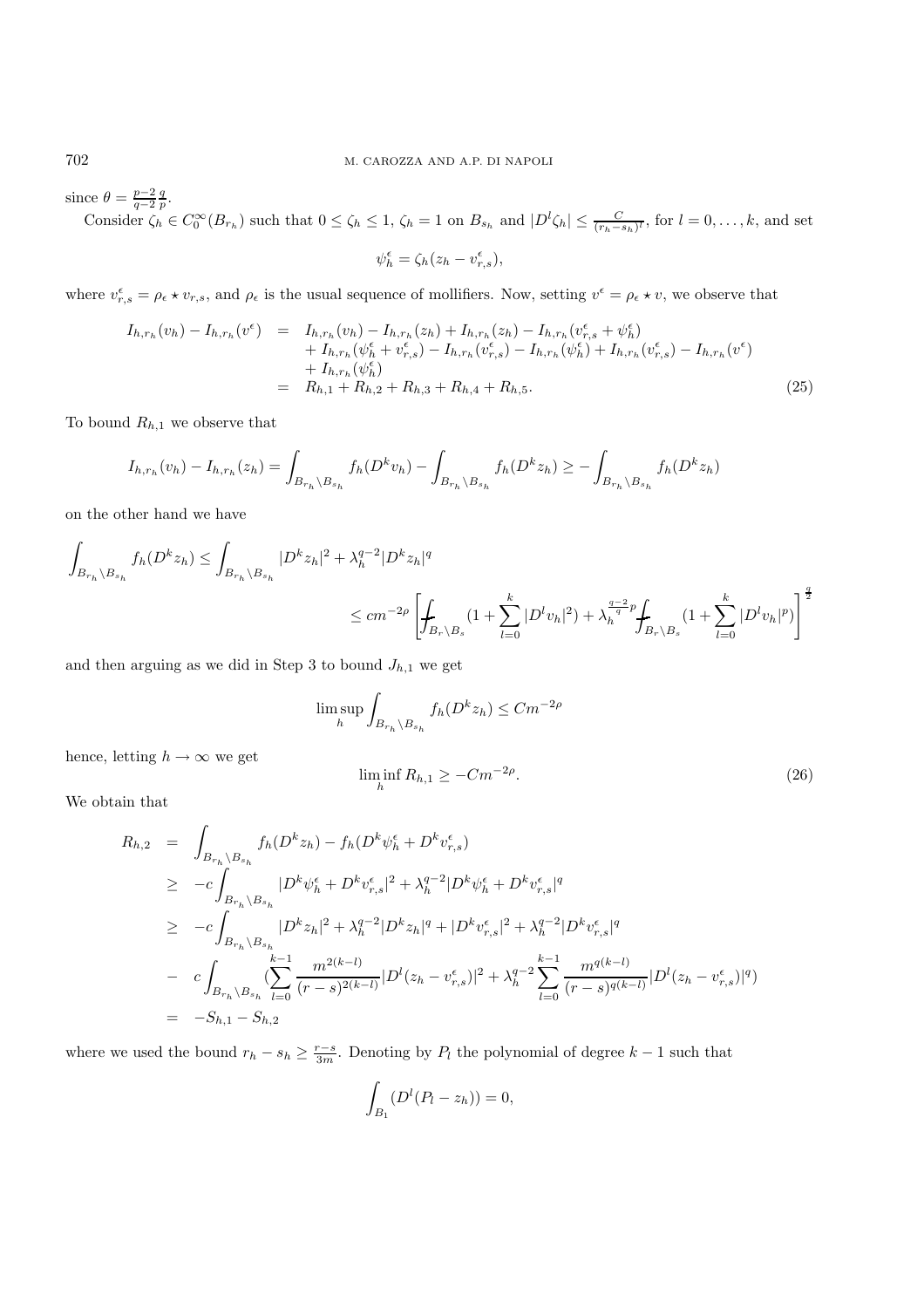for  $l < k$ , and setting

$$
p^* = \begin{cases} \frac{np}{n - lp} & \text{if } p < \frac{n}{l} \\ r > p & \text{if } p \ge \frac{n}{l}, \end{cases}
$$

since  $q < p^*$ , we get by (23), for every  $l = 0, \ldots, k - 1$ 

$$
\int_{B_1} \lambda_h^{q-2} |D^l z_h|^q \leq c \lambda_h^{q-2} \left\{ \int_{B_1} |D^l (z_h - P_l)|^q + |D^l (P_l)|^q \right\}
$$
  
\n
$$
\leq c \lambda_h^{q-2} \left\{ \left( \int_{B_1} |D^l (z_h - P_l)|^{p^*} \right)^{\frac{q}{p^*}} + \left( \int_{B_1} |D^l (P_l)|^{p^*} \right)^{\frac{q}{p^*}} \right\}
$$
  
\n
$$
\leq c \lambda_h^{q-2} \left( \int_{B_1} |D^k z_h|^p \right)^{\frac{q}{p}}
$$
  
\n
$$
\leq c \lambda_h^{\frac{2(q-p)}{p}} \left( \lambda_h^{p-2} \int_{B_1} |D^k z_h|^p \right)^{\frac{q}{p}}.
$$

Therefore, using (24), we obtain

$$
\limsup_{h \to \infty} S_{h,2} \le c \sum_{l=0}^{k-1} \frac{m^{2(k-l)}}{(r-s)^{2(k-l)}} \int_{B_{\frac{1}{2}}} |D^l(v_{r,s} - v_{r,s}^{\epsilon})|^2.
$$

To bound  $S_{h,1}$ , observe that for every h

$$
\begin{aligned} \int_{B_{r_h}\backslash B_{s_h}} |D^k v_{r,s}^\epsilon|^2 &\leq c \int_{B_r\backslash B_s} |D^k v_{r,s}|^2 + c \int_{B_{\frac{1}{2}}} |D^k v_{r,s} - D^k v_{r,s}^\epsilon|^2 \\ &\leq \liminf_j c \int_{B_r\backslash B_s} |D^k z_j|^2 + c \int_{B_{\frac{1}{2}}} |D^k v_{r,s} - D^k v_{r,s}^\epsilon|^2 \\ &= c \liminf_j \int_{(B_r\backslash B_s)\backslash (B_{r_j}\backslash B_{s_j})} |D^k v_j|^2 \\ &\qquad + c \limsup_j \int_{B_{r_j}\backslash B_{s_j}} |D^k z_j|^2 + c \int_{B_{\frac{1}{2}}} |D^k v_{r,s} - D^k v_{r,s}^\epsilon|^2. \end{aligned}
$$

We control the second integral as usual using Lemma 2.4, while the first is less or equal than  $c\mu(B_r \setminus B_s)$ . Moreover we can estimate

$$
\int_{B_{r_h}\setminus B_{s_h}} |D^k z_h|^2 + \lambda_h^{q-2} |D^k z_h|^q
$$

as we did in Step 3 to bound  $J_{h,1}$ . Hence

$$
\liminf_{h} R_{h,2} \ge -cm^{-2\rho} - c\mu(B_r \setminus B_s)
$$

$$
-c \int_{B_{\frac{1}{2}}} |D^k v_{r,s} - D^k v_{r,s}^{\epsilon}|^2 - \sum_{l=0}^{k-1} \frac{m^{2(k-l)}}{(r-s)^{2(k-l)}} \int_{B_{\frac{1}{2}}} |D^l (v_{r,s} - v_{r,s}^{\epsilon})|^2.
$$
(27)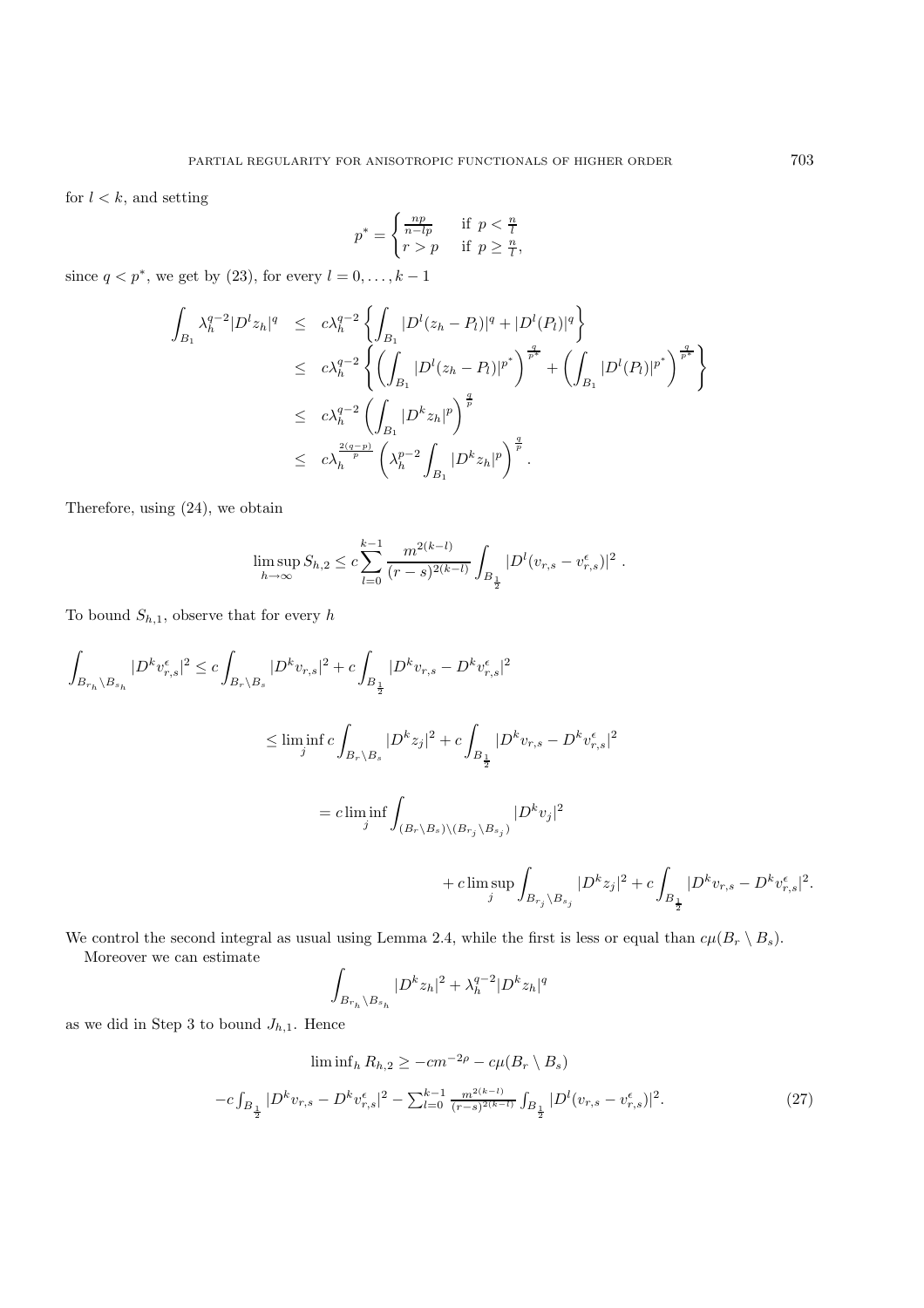To bound  $R_{h,3}$  we observe that

$$
f_h(A + B) - f_h(A) - f_h(B) = \int_0^1 \int_0^1 D^2 f_h(sA + tB) AB ds dt
$$

and, by the definition of  $f_h$ ,

$$
D^{2} f_{h}(sD^{k} v_{r,s}^{\epsilon} + tD^{k} \psi_{h}^{\epsilon}) = D^{2} f(A_{h} + s\lambda_{h} D^{k} v_{r,s}^{\epsilon} + t\lambda_{h} D^{k} \psi_{h}^{\epsilon})
$$

is bounded and converges to  $D^2 f(A)$  *a.e.* Since

$$
R_{h,3} = \int_{B_{r_h}} dx \int_{[0,1] \times [0,1]} D^2 f(A_h + s\lambda_h D^k v_{r,s}^{\epsilon} + t\lambda_h D^k \psi_h^{\epsilon}) D^k v_{r,s}^{\epsilon} D^k \psi_h^{\epsilon} ds dt
$$

and we may suppose that  $\psi_h^{\epsilon} \to \psi^{\epsilon}$  weakly in  $W^{k,2}(B_1)$ , and arguing as in the proof of (27), we have

$$
\int_{B_1}|D^k\psi^\epsilon|^2\leq \sum_{l=0}^{k-1}\frac{m^{2(k-l)}}{(r-s)^{2(k-l)}}\int_{B_\frac{1}{2}}|D^l(v_{r,s}-v^\epsilon_{r,s})|^2+c\int_{B_\frac{1}{2}}|D^kv_{r,s}-D^kv^\epsilon_{r,s}|^2.
$$

Then we get easily

$$
\limsup_{h} |R_{h,3}| \le c(M) ||D^k v_{r,s}^{\epsilon}||_{L^2(B_{\frac{1}{2}})} ||D^k \psi^{\epsilon}||_{L^2(B_{\frac{1}{2}})}.
$$
\n(28)

To bound  $R_{h,4}$  we observe that

$$
R_{h,4} = \int_{B_{r_h} \backslash B_s} [f_h(D^k v_{r,s}^{\epsilon}) - f_h(D^k v^{\epsilon})] \ge - \int_{B_{r_h} \backslash B_{s-\epsilon}} f_h(D^k v^{\epsilon}) \ge -c|B_r \backslash B_{s-\epsilon}|.
$$

Then

$$
\liminf_{h} R_{h,4} \ge -c|B_r \setminus B_{s-\epsilon}|. \tag{29}
$$

Moreover (H3) implies

$$
|R_{h,5}| = I_{h,r_h}(\psi_h^{\epsilon}) = \int_{B_{r_h}} f_h(D^k \psi_h^{\epsilon}) \ge \gamma \int_{B_t} (1 + \lambda_h^{p-2} |D^k v^{\epsilon} - D^k v_h|^{p-2}) |D^k v^{\epsilon} - D^k v_h|^2 \tag{30}
$$

for  $\epsilon$  small enough.

Passing to a subsequence we may suppose that

$$
\limsup_{h} R_{h,5} = \lim_{h} R_{h,5}.
$$

Therefore returning to  $(25)$ , from  $(26)$ ,  $(27)$ ,  $(28)$ ,  $(29)$  and  $(30)$  we get

$$
\liminf_{h} [I_{h,r}(v_h) - I_{h,r}(v^{\epsilon})] \ge \gamma \limsup_{h} \int_{B_s} (1 + \lambda_h^{p-2} |D^k v^{\epsilon} - D^k v_h|^{p-2}) |D^k v^{\epsilon} - D^k v_h|^2 - c|B_r \setminus B_{s-\epsilon}| - c\mu(B_r \setminus B_s) - c||D^k v_{r,s}^{\epsilon}||_{L^2(B_{\frac{1}{2}})} ||D^k \psi^{\epsilon}||_{L^2(B_{\frac{1}{2}})} - cm^{-2\rho} - \int_{B_{\frac{1}{2}}} |Dv_{r,s} - Dv_{r,s}^{\epsilon}|^2 - c \sum_{l=0}^{k-1} \frac{m^{2(k-l)}}{(r-s)^{2(k-l)}} \int_{B_{\frac{1}{2}}} |D^l (v_{r,s} - v_{r,s}^{\epsilon})|^2.
$$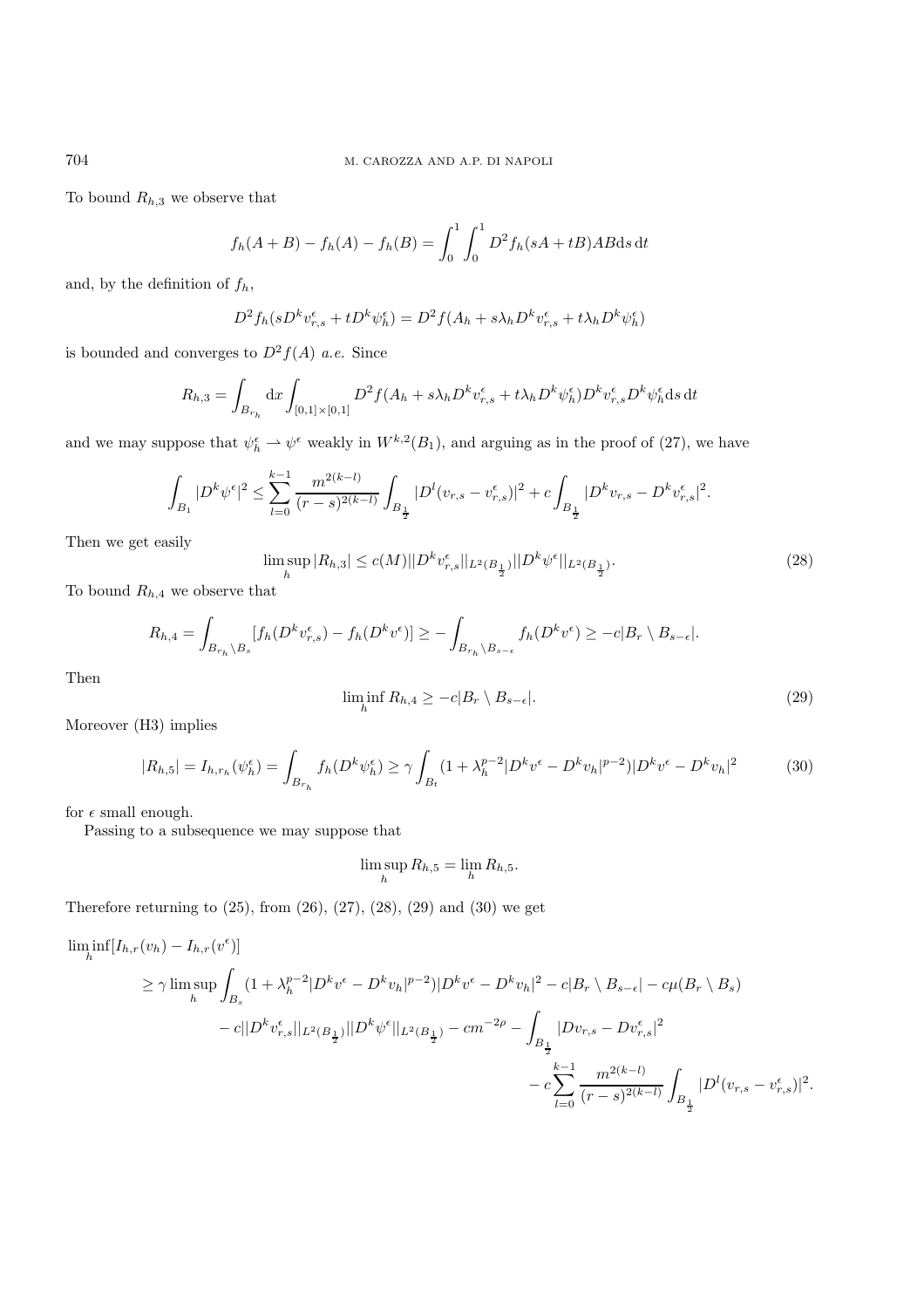Passing to the limit as  $\epsilon \to 0^+$  we get easily

$$
\liminf_{h} [I_{h,r}(v_h) - I_{h,r}(v)]
$$
\n
$$
\geq \gamma \limsup_{h} \int_{B_s} (1 + \lambda_h^{p-2} |D^k v - D^k v_h|^{p-2}) |D^k v - D^k v_h|^2 - c|B_r \setminus B_s| - c\mu(B_r \setminus B_s) - cm^{-2\rho}
$$

then passing to the limit as  $m \to \infty$  and  $s \to r$  we get

$$
\limsup_{h} \int_{B_r} |D^k v - D^k v_h|^2 (1 + \lambda_h^{p-2} |D^k v - D^k v_h|^{p-2}) \leq \lim_{h} [I_{h,r}(v_h) - I_{h,r}(v)].
$$

**Step 5.** Conclusion. From the two previous steps we conclude that, for any  $B_{\tau}$ , with  $0 < \tau < \frac{1}{4}$ 

$$
\lim_{h} \int_{B_{\tau}} |D^k v - D^k v_h|^2 (1 + \lambda_h^{p-2} |D^k v - D^k v_h|^p) = 0.
$$

Now, from this equality and by (18) we get

$$
\lim_{h} \frac{U(x_h, \tau r_h)}{\lambda_h^2} = \lim_{h} \frac{1}{\lambda_h^2} \int_{B_{\tau r_h}(x_h)} (|D^k u - (D^k u)_{\tau r_h}|^2 + |D^k u - (D^k u)_{\tau r_h}|^p) dx
$$
  
\n
$$
= \lim_{h} \int_{B_{\tau}} (|D^k u - (D^k u)_{\tau}|^2 + \lambda_h^{p-2} |D^k u - (D^k u)_{\tau}|^p) dy
$$
  
\n
$$
= \int_{B_{\tau}} (|D^k v - (D^k v)_{\tau}|^2) dy
$$
  
\n
$$
\leq C_M^* \tau^2
$$

which contradicts (10) if we choose  $C_M = 2C_M^*$ .  $\mathbb{Z}^*$ 

The proof of Theorem 2.1 follows by Proposition 3.1 by a standard iteration argument, see [12].

### **REFERENCES**

- [1] E. Acerbi and N. Fusco, Partial regularity under anisotropic (*p, q*) growth conditions. J. Diff. Eq. **107** (1994) 46–67.
- [2] M. Bildhauer, Convex variational problems. Linear, nearly linear and anisotropic growth conditions. Lect. Notes Math. **1818**, Springer-Verlag, Berlin (2003).
- [3] M. Bildhauer and M. Fuchs, Higher order variational problems with non-standard growth condition in dimension two: plates with obstacles. Ann. Acad. Sci. Fennicae Math. **26** (2001) 509–518.
- [4] M. Carriero, A. Leaci and F. Tomarelli, Strong minimizers of Blake & Zisserman functional. Ann. Scuola Norm. Sup. Pisa Cl. Sci. **15** (1997) 257–285.
- [5] R. Choksi, R.V. Kohn and F. Otto, Domain branching in uniaxial ferromagnets: a scaling law for the minimum energy. Comm. Math. Phys. **201** (1999) 61–79.
- [6] B. Dacorogna, Direct methods in the calculus of variations. Appl. Math. Sci. **78**, Springer Verlag (1989).
- [7] G. Dal Maso, I. Fonseca, G. Leoni and M. Morini, Higher order quasiconvexity reduces to quasiconvexity Arch. Rational Mech. Anal. **171** (2004) 55–81.
- [8] L. Esposito, F. Leonetti and G. Mingione, Regularity results for minimizers of irregular integrals with (*p, q*) growth. Forum Math. **14** (2002) 245–272.
- [9] L. Esposito, F. Leonetti and G. Mingione, Sharp regularity for functionals with (*p, q*) growth. J. Diff. Eq. **204** (2004) 5–55.
- [10] I. Fonseca and J. Malý, Relaxation of multiple integrals in Sobolev spaces below the growth exponent for the energy density. Ann. Inst. H. Poincaré - Anal. Non Linéaire 14 (1997) 309-338.